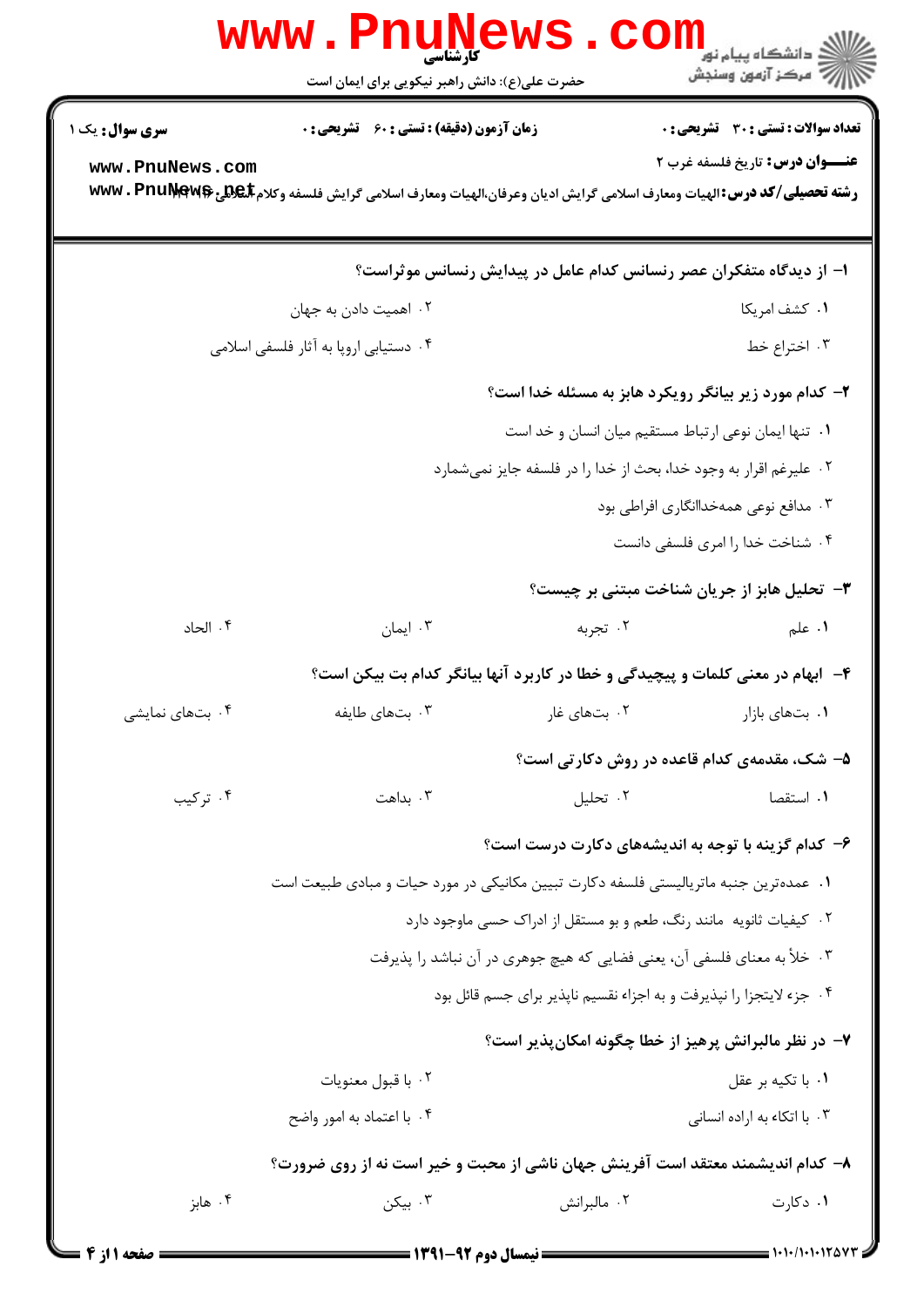|                                                                                           | WWW.PN<br>کارشناسی<br>حضرت علی(ع): دانش راهبر نیکویی برای ایمان است        |                 | الاد دانشگاه پيام نور<br>الاد مرکز آزمون وسنجش                                                                                                             |  |
|-------------------------------------------------------------------------------------------|----------------------------------------------------------------------------|-----------------|------------------------------------------------------------------------------------------------------------------------------------------------------------|--|
| <b>سری سوال : ۱ یک</b>                                                                    | <b>زمان آزمون (دقیقه) : تستی : 60 ٪ تشریحی : 0</b>                         |                 | تعداد سوالات : تستي : 30 - تشريحي : 0                                                                                                                      |  |
| www.PnuNews.com                                                                           |                                                                            |                 | <b>عنـــوان درس:</b> تاريخ فلسفه غرب ٢<br>رشته تحصیلی/کد درس: الهیات ومعارف اسلامی گرایش ادیان وعرفان،الهیات ومعارف اسلامی گرایش فلسفه وکلام www . PnuŊewß |  |
|                                                                                           |                                                                            |                 | ۹- در نظر اسپینوزا کدام مورد زیر عالیترین مرتبه شناخت میباشد؟                                                                                              |  |
| ۰۴ علم استدلالی                                                                           | ۰۳ استناج ماهيات                                                           | ۰۲ معرفت حضوری  | ٠١ علم تجربي                                                                                                                                               |  |
|                                                                                           |                                                                            |                 | ∙ا− كدام مورد زير بيانگر ″شرمابعد الطبيعي″ از نظر لايب نيتس است؟                                                                                           |  |
| ۰۴ نتيجه اختيار                                                                           | ۰۳ درد و رنج                                                               | ۲. گناه         | ٠١ نقصان محض                                                                                                                                               |  |
|                                                                                           |                                                                            |                 | 11- از دیدگاه لاک منشا همه تصورات و تصدیقات انسان چیست؟                                                                                                    |  |
| ۰۴ موناد                                                                                  | ۰۳ فطرت                                                                    | ۰۲ تجربه        | ۰۱ عقل                                                                                                                                                     |  |
|                                                                                           |                                                                            |                 | ۱۲- در نظر لاک علم به وجود خداوند چگونه شناختی است؟                                                                                                        |  |
| ۰۴ فطری                                                                                   | ۰۳ برهانی                                                                  | ۰۲ حسی          | ۰۱ شهودی                                                                                                                                                   |  |
|                                                                                           |                                                                            |                 | ۱۳- بارکلی برای اعتقاد به وجود خداوند چه چیزی را ضروری میشمرد؟                                                                                             |  |
| ۰۴ پدیدار گرایی                                                                           | ۰۳ انتظار روانی                                                            | ۰۲ تداعی تصورات | ۰۱ استدلال                                                                                                                                                 |  |
| ۱۴– از دیدگاه هیوم چرا تکرار به تنهایی نمیتواند علت اعتماد ما به اصل یکنواختی طبیعت باشد؟ |                                                                            |                 |                                                                                                                                                            |  |
| ۰۱ چون تکرار باعث نمیشود که ما چیز جدیدی در اشیاء به هم پیوسته کشف کنیم                   |                                                                            |                 |                                                                                                                                                            |  |
|                                                                                           |                                                                            |                 | ۰۲ چون رابطه علت و معلولی از طریق رابطه اراده با معلولهایش قابل شناسایی است                                                                                |  |
|                                                                                           | ۰۳ چون رابطه علت و معلولی از طریق رابطه اراده با معلولهایش نمیتوان کشف شود |                 |                                                                                                                                                            |  |
|                                                                                           |                                                                            |                 | ۰۴ چون تکرار سبب میشود که ما چیز جدیدی از اشیاء به هم پیوسته کشف کنیم                                                                                      |  |
|                                                                                           |                                                                            |                 | ۱۵– کانت قضایایی را که هم کلی ضروری هستند و هم اطلاع ما را درباره جهان خارج از ذهن افزایش میدهند، چه مینامد؟                                               |  |
| ۰۴ ترکیب پیشین                                                                            | ۰۳ ترکیب پسین                                                              | ۰۲ تحلیل پسین   | ٠١ تحليل پيشين                                                                                                                                             |  |
|                                                                                           |                                                                            |                 | ۱۶– صورتهای پیشین شهود از نظر کانت کداماند؟                                                                                                                |  |
|                                                                                           | ۰۲ بعد و امتداد                                                            |                 | ۰۱ زمان و مکان                                                                                                                                             |  |
|                                                                                           | ۰۴ مقولات فاهمه                                                            |                 | ۰۳ پدیدار و شيء في نفسه                                                                                                                                    |  |
|                                                                                           |                                                                            |                 | ۱۷– کانت کدام یک از براهین الهیات استدلالی را برای اثبات وجود خدا مهم تر میداند؟                                                                           |  |
|                                                                                           | ۰۲ برهان طبیعی- کلامی                                                      |                 | ۰۱ برهان جهان شناسی                                                                                                                                        |  |
|                                                                                           | ۰۴ معرفت اخلاقي                                                            |                 | ۰۳ برهان وجودي                                                                                                                                             |  |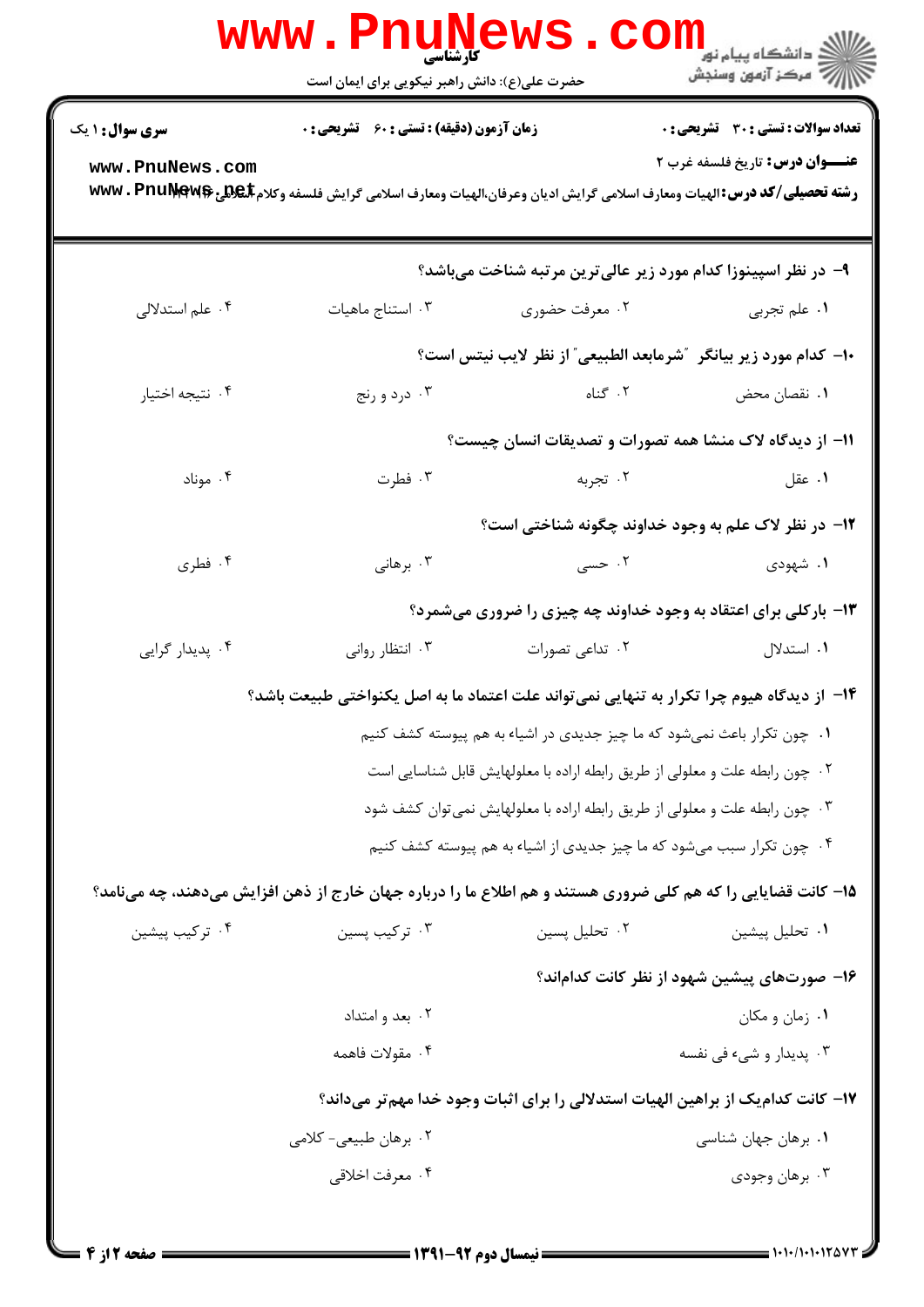|                                                                                                                    | <b>www.rnune</b><br>کارشناسی<br>حضرت علی(ع): دانش راهبر نیکویی برای ایمان است                                                |                                                              |                                                                           |  |  |
|--------------------------------------------------------------------------------------------------------------------|------------------------------------------------------------------------------------------------------------------------------|--------------------------------------------------------------|---------------------------------------------------------------------------|--|--|
| <b>سری سوال :</b> ۱ یک                                                                                             | <b>زمان آزمون (دقیقه) : تستی : 60 ٪ تشریحی : 0</b>                                                                           |                                                              | <b>تعداد سوالات : تستی : 30 ٪ تشریحی : 0</b>                              |  |  |
| www.PnuNews.com                                                                                                    | رشته تحصیلی/کد درس: الهیات ومعارف اسلامی گرایش ادیان وعرفان،الهیات ومعارف اسلامی گرایش فلسفه وکلام <b>BC#یچ@wwv . PnuNew</b> |                                                              | <b>عنـــوان درس:</b> تاریخ فلسفه غرب ۲                                    |  |  |
|                                                                                                                    |                                                                                                                              |                                                              | ۱۸– بر اساس اندیشههای کانت کدام گزینه درست است؟                           |  |  |
|                                                                                                                    |                                                                                                                              | ۰۱ اختیار، جاودانگی نفس و خداوند اصول موضوعهی عقل نظری هستند |                                                                           |  |  |
|                                                                                                                    |                                                                                                                              |                                                              | ٠٢ وظيفه فلسفه اخلاق، ايجاد عناصر پيشين اخلاق است                         |  |  |
|                                                                                                                    | ۰۳ عقل به دو نوع نظری و عملی تقسیم می شود که هر کدام کاربرد خاص خود را دارد                                                  |                                                              |                                                                           |  |  |
| ۰۴ ارزش اخلاقی یک فعل برحسب میزان مغایرت آن با تمایلات شخصی سنجیده میشود                                           |                                                                                                                              |                                                              |                                                                           |  |  |
|                                                                                                                    |                                                                                                                              |                                                              | ۱۹- کانت برای تحلیل معنای اراده نیک آن را به چه مفهومی پیوند میزند؟       |  |  |
| ۰۴ عقل                                                                                                             | ۰۳ امور مطلق                                                                                                                 | ۰۲ معرفت اخلاقي                                              | ۰۱ تکلیف                                                                  |  |  |
|                                                                                                                    | +۲- به عقیده فیخته دیدگاهی که معتقد است تجربه، فرآورده عین و علت شناخت است، چه نامیده میشود؟                                 |                                                              |                                                                           |  |  |
| ۰۴ پراگماتیسم                                                                                                      | ۰۳ دگماتیسم                                                                                                                  | ۰۲ دترمینیسم                                                 | ۰۱ ماترياليسم                                                             |  |  |
|                                                                                                                    |                                                                                                                              |                                                              | <b>٢١</b> - از ديدگاه هگل پايان سير ديالكتيک، كدام است؟                   |  |  |
| ۰۴ ایده مطلق                                                                                                       | ۰۳ حرکت                                                                                                                      | ۰۲ نیستی                                                     | ۰۱ هستی                                                                   |  |  |
| ۲۲–کدام اندیشمند معتقد بود انکار خدا دیر یا زود، مرگ ارزشهای گلهای و آرمان قانون اخلاق فراگیر را در پی خواهد داشت؟ |                                                                                                                              |                                                              |                                                                           |  |  |
| ۰۴ کانت                                                                                                            | ۰۳ هگل                                                                                                                       | ۰۲ شوپنهاور                                                  | ۰۱ نیچه                                                                   |  |  |
|                                                                                                                    |                                                                                                                              |                                                              | ۲۳- به عقیده نیچه درهم شکستن ارزشها و نفی نظامهای موجود از ویژگیهای چیست؟ |  |  |
| ۰۴ هيچ انگاري فعال                                                                                                 | ۰۳ تفکر برون ذاتی                                                                                                            | ۲. تفکر درون ذاتی                                            | ۰۱ هيچ انگاري منفعل                                                       |  |  |
|                                                                                                                    | ۲۴– کدام اندیشمند معتقد است سرمایهداری باعث ایجاد روابط غیر اخلاقی میان آدمیان میشود؟                                        |                                                              |                                                                           |  |  |
| ۰۴ فیخته                                                                                                           | ۰۳ کی پرکگور                                                                                                                 | ۰۲ مارکس                                                     | ۰۱ هگل                                                                    |  |  |
|                                                                                                                    |                                                                                                                              |                                                              | ۲۵– از نظر کی برکگور برترین مرتبه هستی آدمی کدام است؟                     |  |  |
| ۰۴ مرتبه نفسانی                                                                                                    | ۰۳ مرتبه ديني                                                                                                                | ۰۲ مرتبه اخلاقی                                              | ۰۱ مرتبه حسی                                                              |  |  |
| ۲۶- پیرس تصور خدا را برآمده از چه چیز میداند؟                                                                      |                                                                                                                              |                                                              |                                                                           |  |  |
|                                                                                                                    | ۰۲ تجربه غیرمستقیم                                                                                                           |                                                              | ۰۱ تجربه مستقيم                                                           |  |  |
|                                                                                                                    | ۰۴ اصل خطاپذیری شناخت                                                                                                        |                                                              | ۰۳ جزماندیشی                                                              |  |  |
|                                                                                                                    |                                                                                                                              |                                                              |                                                                           |  |  |